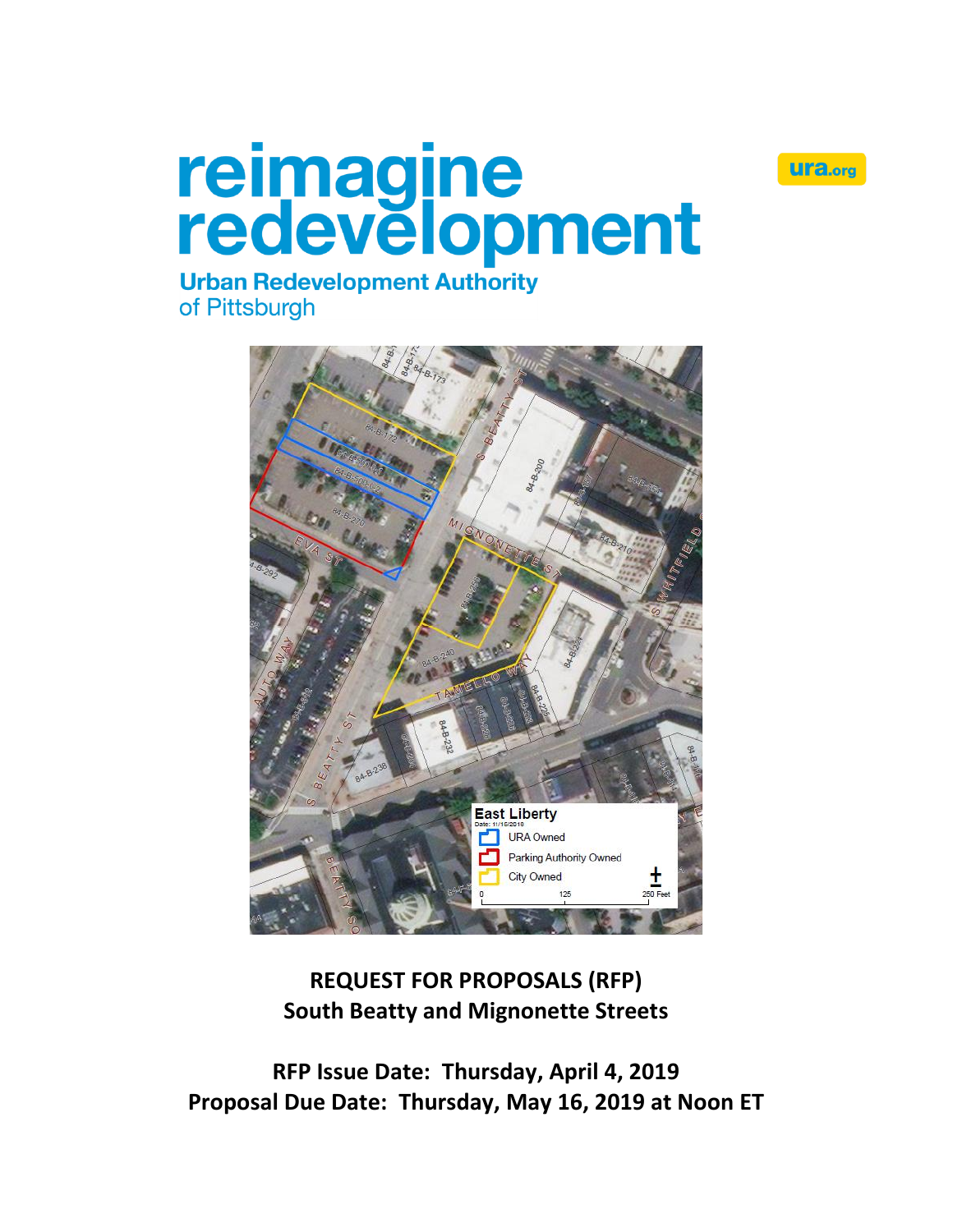# **URBAN REDEVELOPMENT AUTHORITY OF PITTSBURGH REQUEST FOR PROPOSALS (RFP) South Beatty and Mignonette Streets**

### **I. INTRODUCTION**

The Urban Redevelopment Authority of Pittsburgh (URA) is requesting proposals from developers and/or development teams (Redeveloper(s)) for multiple publicly owned sites in the City of Pittsburgh's (City) East Liberty neighborhood. The goal of this RFP is to select a respondent who can complete a high-quality mixed-use, mixed-income development, including a parking structure, on South Beatty and Mignonette Streets, described in detail below.

### **Tentative Schedule**

A tentative schedule for the proposal selection process is below. Redevelopers must be available for the following meetings, interviews and deadlines.

| <b>RFP Issue Date</b>                           | Thursday, April 4, 2019           |
|-------------------------------------------------|-----------------------------------|
| <b>Proposal Due Date</b>                        | Thursday, May 16, 2019 at Noon ET |
| Community Meeting with Redeveloper<br>Shortlist | Week of June 3, 2019              |
| Interviews with Potential Redevelopers          | Week of June 10, 2019             |
| <b>URA Board Meeting</b>                        | Thursday, July 11, 2019           |

# **URA Information**

The URA is the economic development agency for the City, committed to creating jobs, expanding the City's tax base, and improving the vitality of businesses and neighborhoods within the City. Incorporated in 1946 as one of the first redevelopment authorities in the United States, the URA achieves this mission by assembling, preparing and conveying sites for major mixed-use developments and by providing a portfolio of programs that include financing for business location, relocation, and expansion, housing construction and rehabilitation and home purchases and improvements, among many others. The URA is also committed to equitable development and incorporates best practices for equity and inclusion in its internal and external policies and activities. The URA conducts these activities using unique powers granted by the Commonwealth's Urban Redevelopment Law to deploy and attach conditions to the use of public subsidy and the disposition of publicly-owned land.

The URA is a legal entity separate and distinct from the City. The URA works closely with the City in fulfilling its redevelopment mission.

Additional information regarding the URA can be found on the website at [www.ura.org.](https://www.ura.org/)

RFP for S. Beatty Lots Page 2 of 14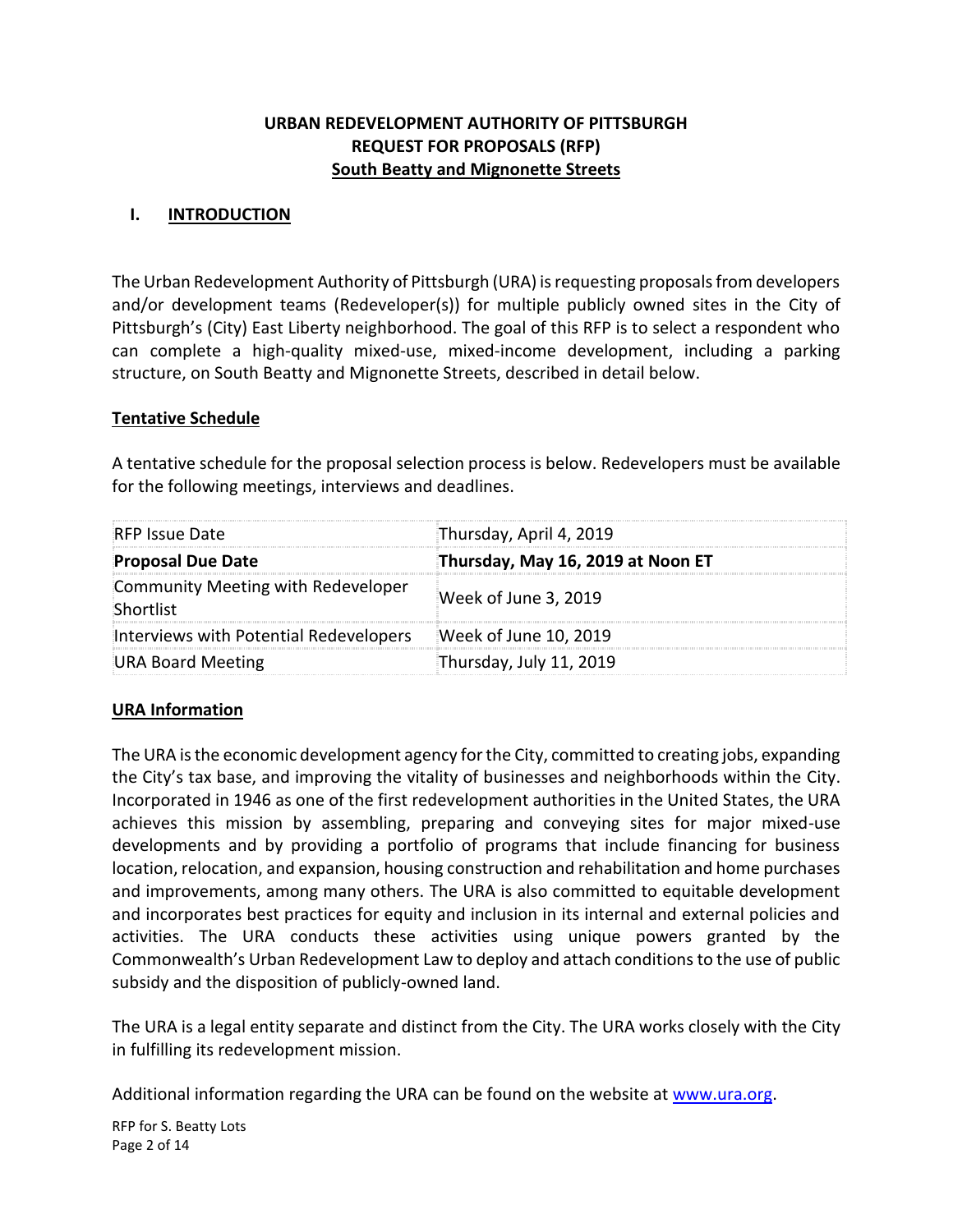### **Site Information**

| <b>Block/Lot</b> | <b>Property Owner</b>                     | <b>Lot Size</b>    |
|------------------|-------------------------------------------|--------------------|
| 84-B-172         | City of Pittsburgh                        | 19,161 square feet |
| 84-B-256         | City of Pittsburgh                        | 22,849 square feet |
| 84-B-240         | City of Pittsburgh                        | 32,198 square feet |
| 84-B-270         | Public Parking Authority of<br>Pittsburgh | 15,984 square feet |
| 84-B-500-1       | URA                                       | 5,240 square feet  |
| 84-B-500-2       | URA                                       | 10,474 square feet |

**See Supplementary Document 1 for the development area site map.**

**The City and Public Parking Authority of Pittsburgh (Parking Authority) have authorized the transfer of their respective properties to the URA. The URA will convey the lots to the Redeveloper through URA's Disposition Process (Exhibit "A").**

| <b>Sales Price:</b>         | Appraised Value as of January 2019: \$1,710,000                                         |
|-----------------------------|-----------------------------------------------------------------------------------------|
| <b>Preferred Reuse:</b>     | Mixed-Use, Mixed-Income                                                                 |
| Zoning:                     | UNC - Urban Neighborhood Commercial District<br>AP - Mixed-Use Planned Unit Development |
| Councilperson:              | Reverend Ricky Burgess                                                                  |
| <b>Council District:</b>    | 9th                                                                                     |
| Neighborhood /<br>Location: | East Liberty<br>8 <sup>th</sup> Ward, City of Pittsburgh                                |

### **Planning Background**

1. Affordability

The City established the Affordable Housing Task Force (AHTF) in 2015. The AHTF consisted of 30 for-profit, not-for-profit and government representatives who met frequently over the course of a year to access the need for affordable housing, identify strategies to create and preserve affordable housing, and forecast the current and future landscape of housing affordability within the City.

The AHTF Findings and Recommendations can be found in Exhibit "B".

RFP for S. Beatty Lots Page 3 of 14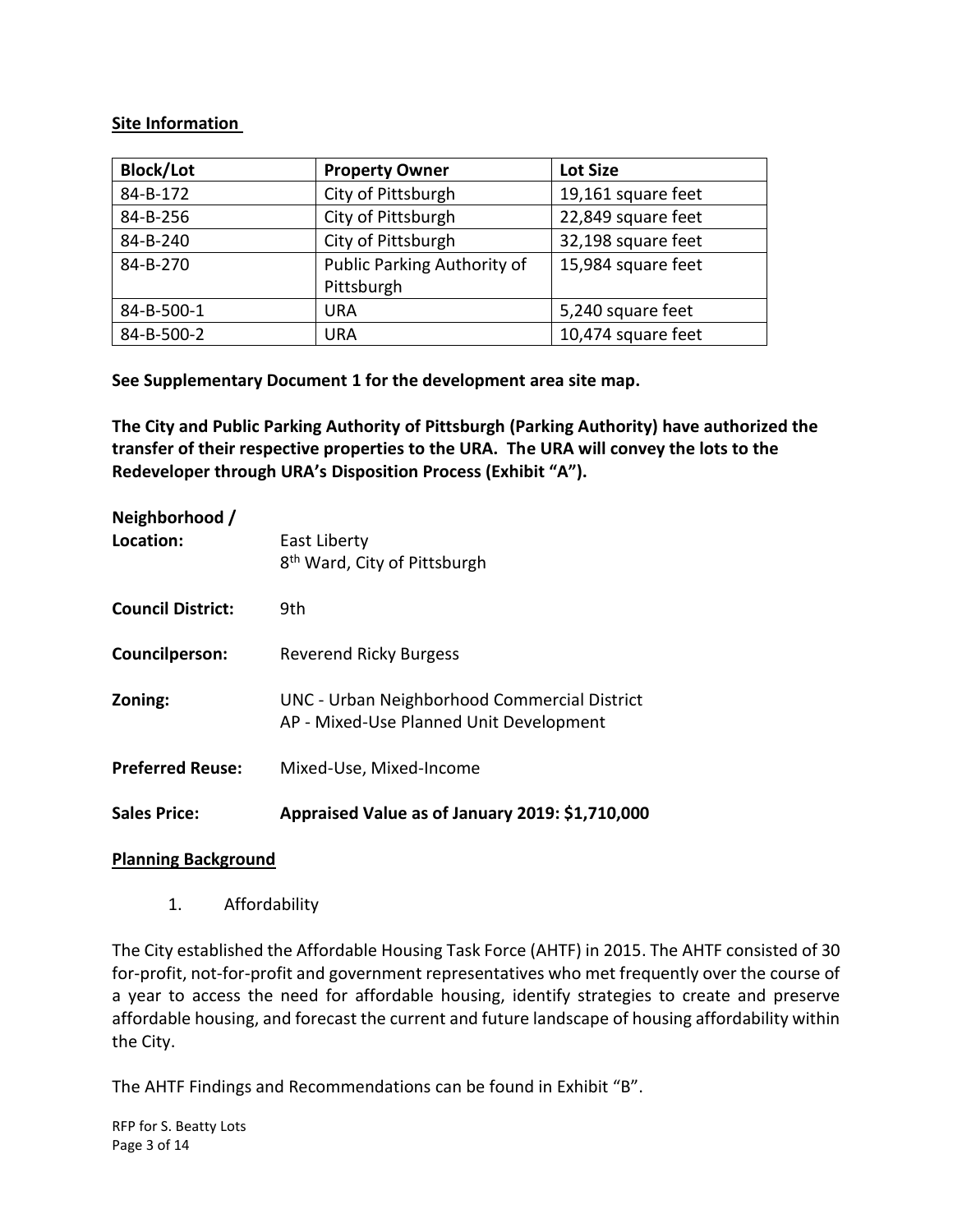The report found a citywide shortage of over 17,000 affordable and available rental units in Pittsburgh for households at or below 50% of Pittsburgh median household income.

2. Parking

The neighborhood of East Liberty is experiencing an exciting resurgence in both the commercial and residential areas. However, as businesses continue to locate in East Liberty and housing development builds, ease of parking remains a hurdle to reaching the neighborhood's full potential. The proposed development under this RFP will add to this parking need with the loss of up to 135 spaces. Parking issues should be addressed as described in the Proposed Scope below. There are currently 135 parking spaces on Block & Lots 84-B-172, 550-1, 500-2 and 270 and 75 parking spaces on Block & Lots 84-B-240 and 256.

3. Planning and Current Zoning

UNC – Urban Neighborhood Commercial District

The UNC is intended to:

- a. Serve a broader market than the immediate neighborhood.
- b. Allow a range of development while controlling impacts on the neighborhood adjacent to them.
- c. Ensure that new development fits within existing development patterns.
- d. Reinforce qualities of the built environment, such as the continuity of storefronts and pedestrian-oriented streetscapes.

AP - Mixed-Use Planned Unit Development

The purpose of the AP district is to permit and encourage the mixture of residential and commercial uses that is not possible in other zoning districts, but which is very common in many areas of the City. As in other planned unit development districts, the regulations established hereunder permit a variety of structure types and greater flexibility in the overall design of the site than is possible in either the residential or commercial districts.

Uses allowed in the AP district shall be those approved by the Planning Commission in accordance with an approved unit development plan and recorded improvement subdivision site plan. The Planning Commission shall have authority to approve any use that is allowed in an RP district or a CP district, subject to the same conditions and limitations as apply to those uses when located in those respective districts. The uses allowed in the AP district may be contained in a single structure, separate structures or combined in multi-use structures subject to approval by the Planning Commission.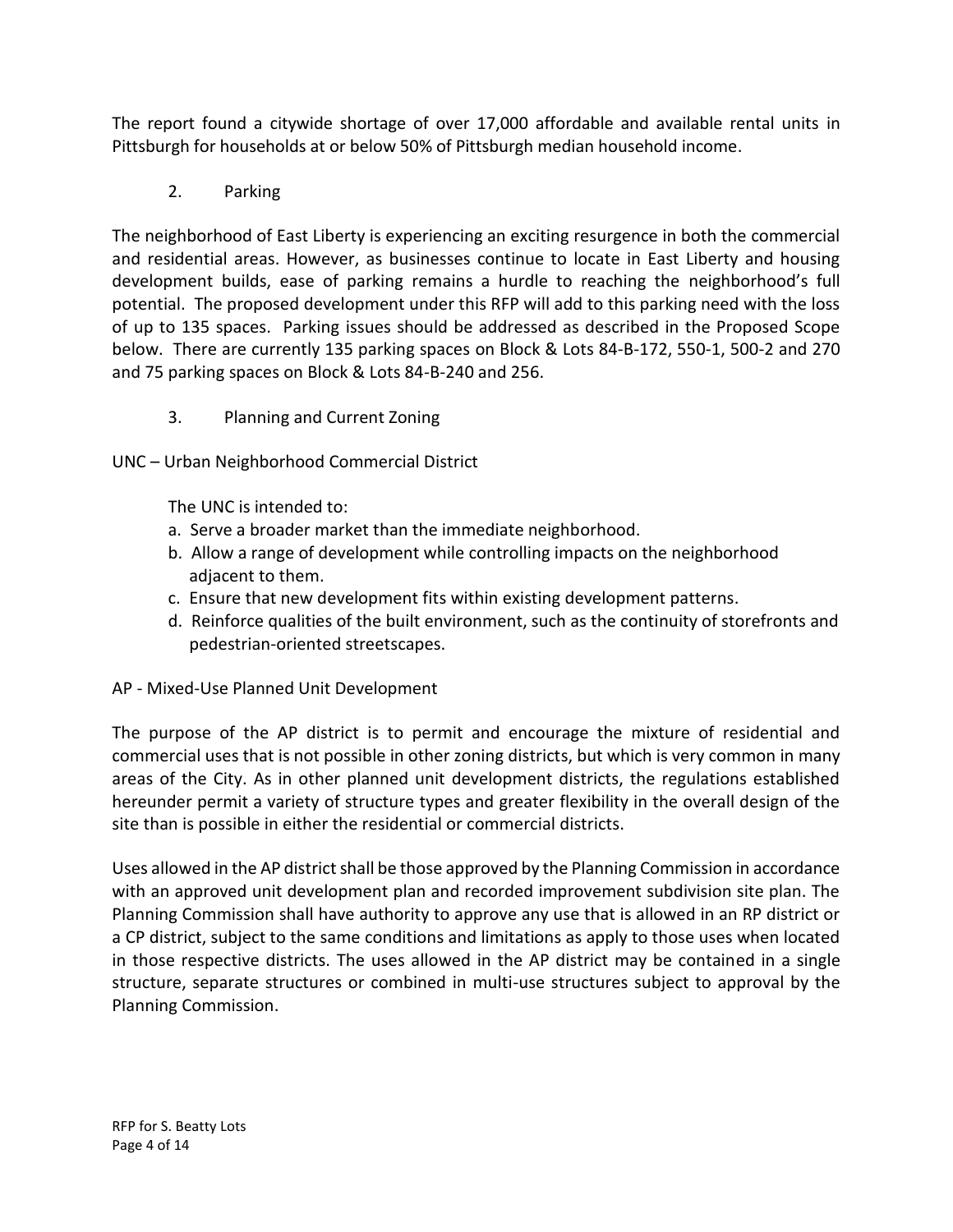4. East Liberty 2010 Community Plan

While East Liberty has seen significant changes over the last eight years, please refer to how the proposed development fits within the community's goals (**Supplementary Document 2)**.

5. Walkability

While vehicular access is important, there is also a desire to see an active streetscape that prioritizes various modes of transit including walking, biking and access to public transit. The site is in close proximity to job centers including hospitals and educational employers, grocery stores, restaurants, and the East Liberty busway which is a major transportation hub. It is therefore encouraged to design a development keeping in mind the dense environment of East Liberty that, in addition to providing adequate parking, also respects other means of navigating throughout the site and the neighborhood.

# **II. PROPOSED SCOPE**

As described above, the City and the East Liberty neighborhood have a shortage of affordable housing, and based on this shortage, the preferred reuse of the identified site(s) is mixed-use, mixed-income with an emphasis on affordability and the inclusion of a parking structure, per the requirements below. A first-floor use that fits the active environment of the neighborhood, whether that is commercial or something similar, is encouraged. If retail, affordable rental rates would be preferred. Any curb cuts should take into consideration a pedestrian-focused landscape.

Respondents should demonstrate the ability to deliver a turn-key public parking garage that will replace the existing public parking spaces at a ratio of 1.5:1. The selected Redeveloper will be expected to work with and consult the Parking Authority on all matters pertaining to the design and construction of the parking structure. The Parking Authority shall be granted the option to purchase the parking structure, or enter into a long-term lease or management agreement, at a point mutually agreeable to the parties upon the completion of construction. The Parking Authority shall, at all times prior to the commencement and following the completion of construction, operate and manage the public parking component.

The URA intends to work with the selected Redeveloper to meet affordable housing goals. If requested, the URA will work with the Redeveloper to help fundraise for available uses of subsidy to fulfill these goals. Potential non-URA sources of subsidy include Low Income Housing Tax Credits (LIHTC) awarded by the Pennsylvania Housing Finance Agency, Federal Home Loan Bank Affordable Housing Program funds, and other public and private sources. Contingent upon funding availability and URA Board approval, the URA may consider providing loan financing for an affordable housing/mixed income housing development. Questions regarding residential funding sources should be directed to Collette O'Leary at [coleary@ura.org.](mailto:coleary@ura.org)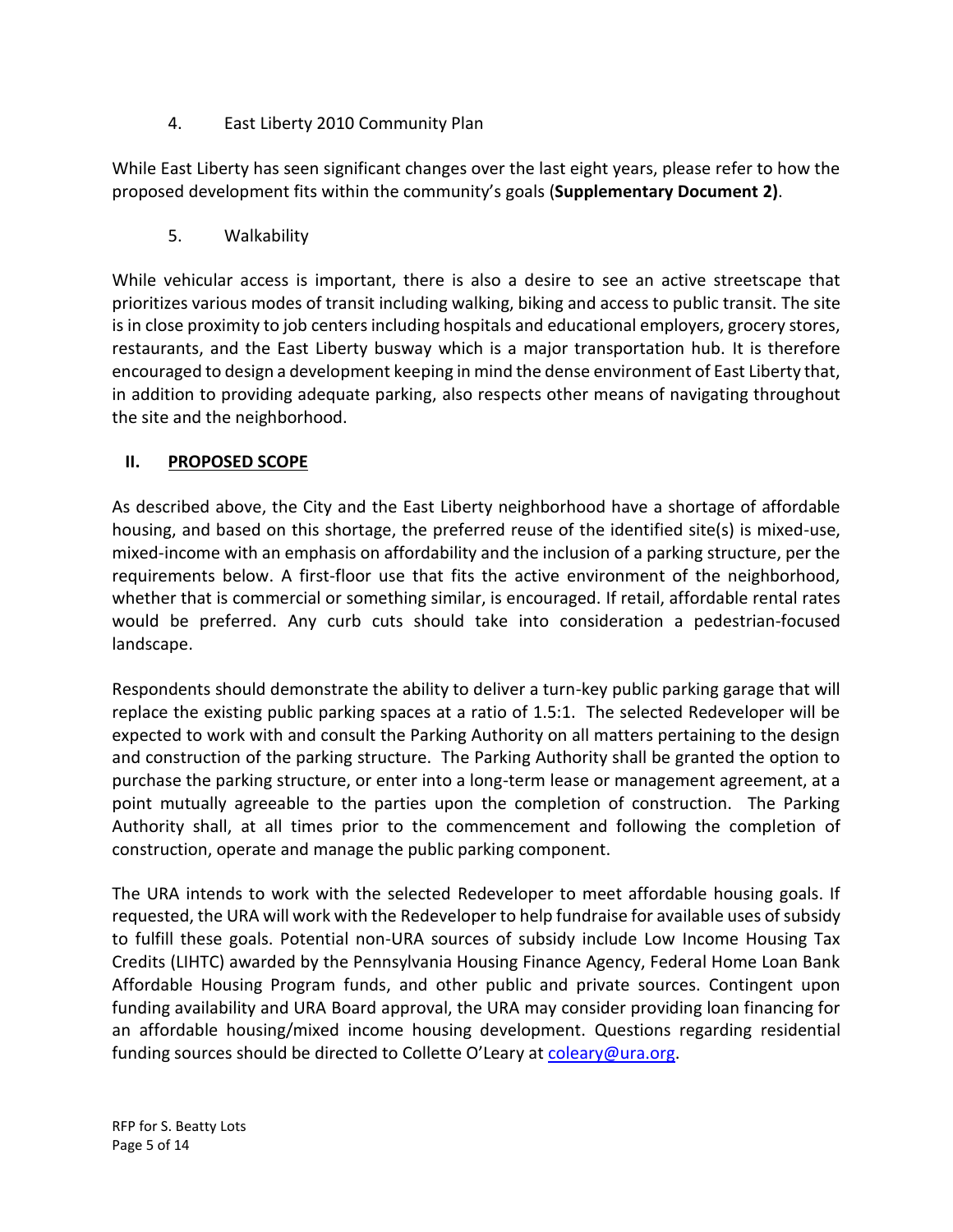Respondents and the selected Redeveloper team must commit to working with the Village Collaborative (VC) on the affordability issue in East Liberty. The VC is comprised of faith-based organizations and East Liberty residents.

# **III. SUBMISSION REQUIREMENTS**

# **Please note URA is currently using Public Purchase as its RFP platform.**

Redevelopers must register at[: http://www.publicpurchase.com](http://www.publicpurchase.com/) to submit their proposal online. Additionally, 12 paper copies and one (1) electronic version containing one (1) PDF file on a flash drive and a \$500 non-refundable application fee made payable to the URA of Pittsburgh should be sent to the address below on or before the due date shown on the cover of this RFP:

> Claren Healey, Development Officer Real Estate Department Urban Redevelopment Authority of Pittsburgh 200 Ross Street – 10th Floor Pittsburgh, PA 15219 chealey@ura.org

**All questions regarding this RFP should be submitted through the Public Purchase platform**. See instructions on registering for and accessing Public Purchase in Exhibit "C".

Inquiries related to minority and women-owned business enterprises (MWBE) participation should be directed by email to Diamonte Walker, director of Performance and Compliance, at [mwbe@ura.org.](mailto:mwbe@ura.org)

The URA will not reimburse firms for any expenses incurred in preparing responses to this RFP.

# **IV. PROPOSAL REQUIREMENTS**

The following Proposal Requirements will serve to establish a Redeveloper's overall capacity to complete this project and to meet the requirements and obligations associated with the land. Each submission should include the following:

# 1. RFP Summary Sheet

- a. This should be the cover page and include the firm's name, contact person and contact information (Exhibit "D").
- 2. Table of Contents
- 3. Development Team Profile
	- a. Provide a description of the development team, including but not limited to, the developer, architect, engineer, etc.
	- b. Explanation of ownership entity (single owner, partnership, LLC)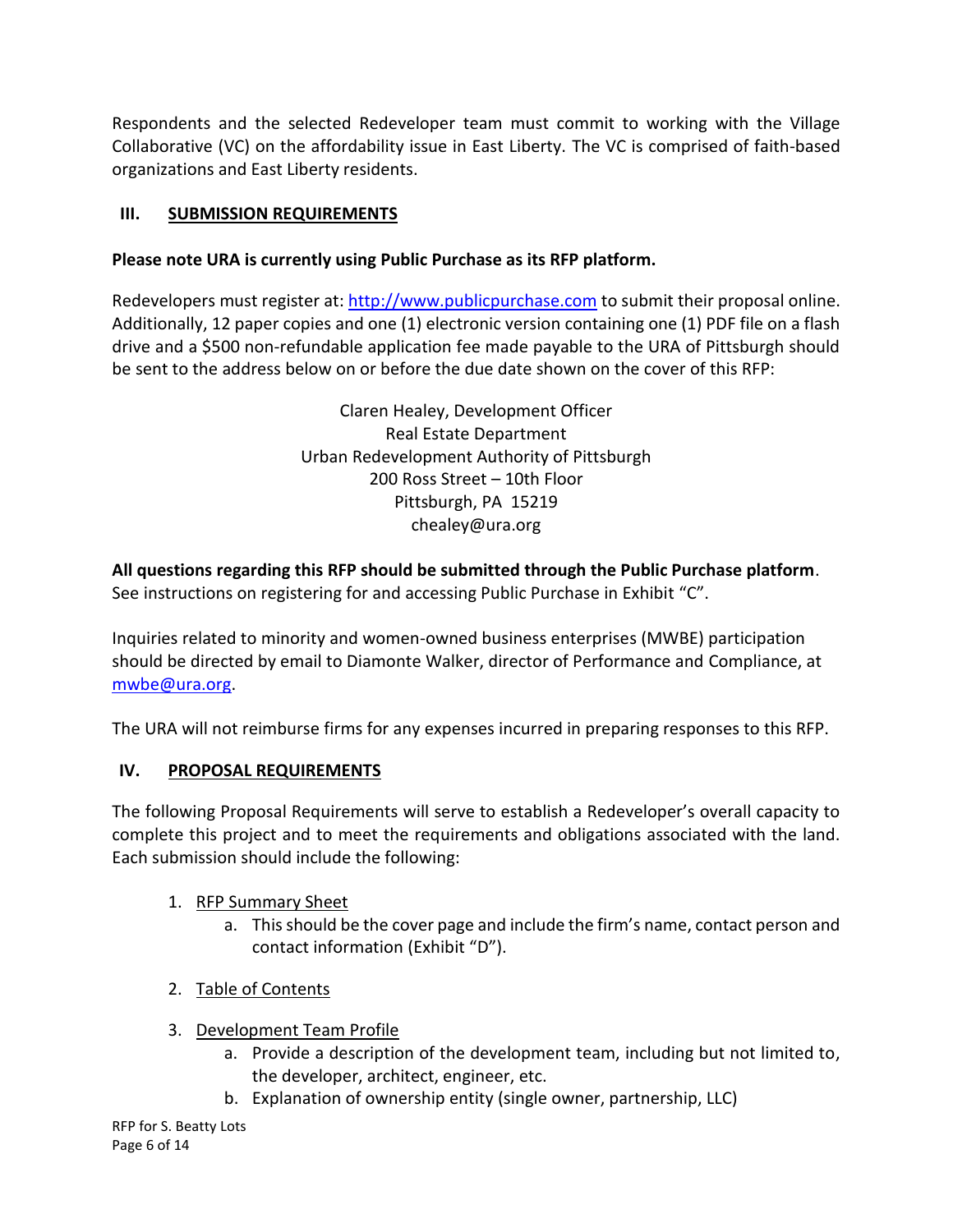- c. Briefly describe the relevant experience of key personnel and a biography for each.
- 4. Project Narrative
	- a. Project Description specific use, number and type of units (for residential) and/or commercial type and square feet; Please include a housing affordability matrix.
	- b. Parking Component detailed description of parking plan including number of parking spaces and prospective development timeline, including major milestones
	- c. Schematic drawings of proposed project including massing and site plan, renderings and elevations
- 5. Budgets
	- a. Funding Sources with Gaps Identified
		- i. If you propose to use LIHTC as a source (either 4% credits or 9% credits), please include a LIHTC equity calculation.
		- ii. If there is a gap identified and you plan to apply for URA financing, please clearly identify funding amount, source and use.
		- iii. If you propose to apply for other state or federal funding sources that are not yet committed, please clearly identify the amount and funding source in your budget, e.g., Redevelopment Assistance Capital Program (RACP), Multi-modal Transportation Fund (MTF), Community Infrastructure and Tourism Fund (CITF), Gaming and Economic Development Fund (GEDF), etc.
	- b. Project uses including Redeveloper's offer as well as projected hard and soft costs
	- c. Proforma including all anticipated operational and maintenance costs
	- d. Phased sources and uses, if applicable, with first phase clearly identified
	- e. Completion of attached Project Sources and Uses of Funds Template (Exhibit "E") – **parking structure Sources & Uses should be a subcategory within the overall budget.**
- 6. Financial Capacity
	- a. Detailed description of ability to finance the costs associated with project
	- b. Identification of the people or entities in the proposed development team, including any and all joint ventures, general or limited partners, and respective percentages of interest
	- c. Role of each listed in the proposed development team
	- d. Statement of Equity Contribution with source identified
	- e. Letter of Interest of references from lending institutions, if applicable
	- f. Letters of Interest from potential tenants, if applicable
	- g. Redeveloper's financial statements (under separate cover)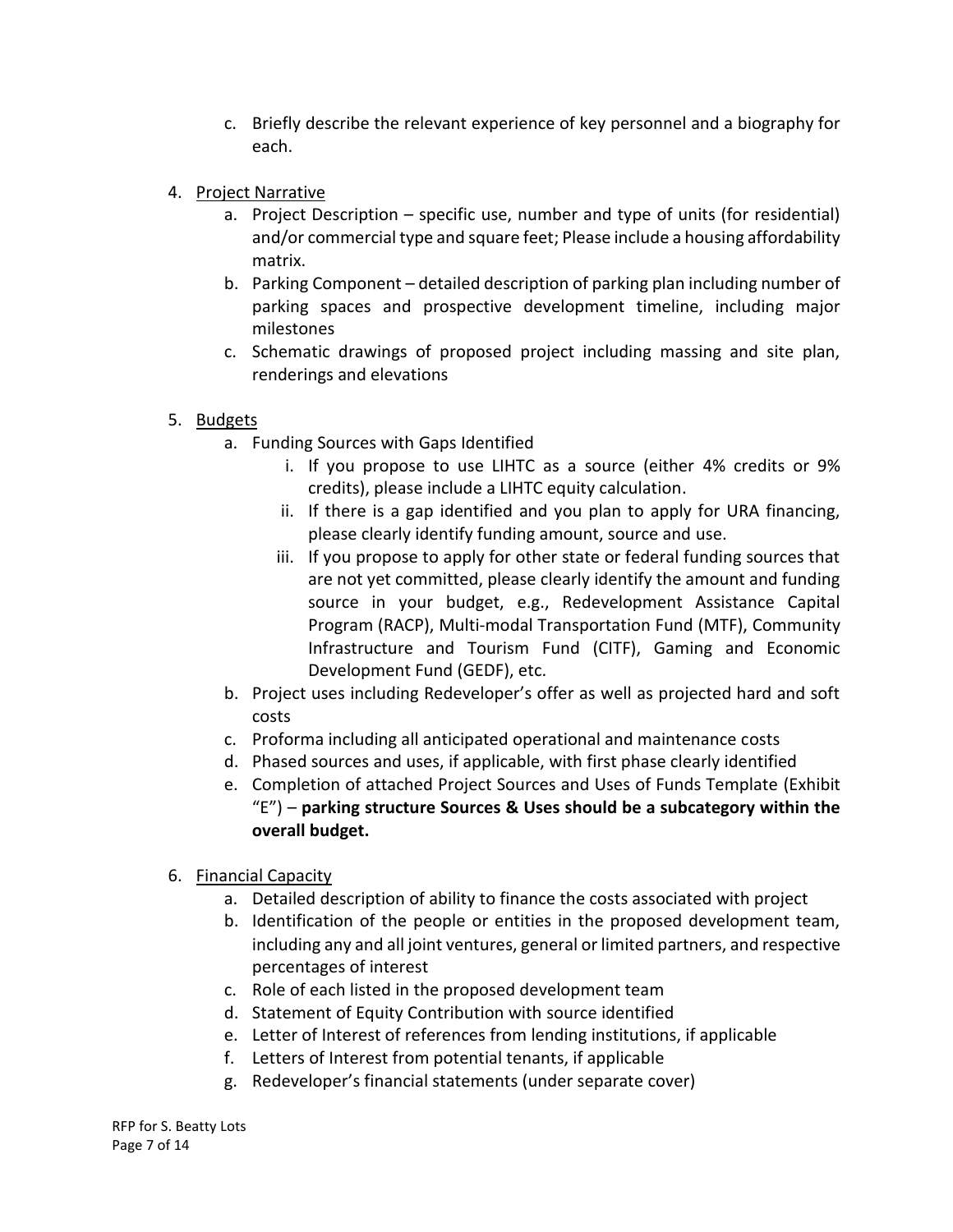- 7. Experience
	- a. List other public entities similar to the URA for which your firm currently or recently worked on projects similar to that for which your firm is submitting its proposal.
	- b. Describe the scope and success of similar projects to the proposal to acquire, renovate and re-use as being proposed in your submittal.
- 8. Community Engagement Strategy/Process
	- a. Describe the strategy/process in which your firm will engage the community. Reference the Community Values Statement for responding to the strategy/process. See **Supplementary Document 3** for the Community Values Statement.
- 9. Minority and Women-Owned Business Enterprises (MWBE) Requirements
	- a. The URA has a long history of diversity and inclusion within all of its programs and other activities. The URA encourages the full participation of minority and women business owners and professionals in this effort. The URA requires that all applicants demonstrate a good faith effort to obtain minority and womenowned business participation in work performed in connection with URA initiatives. The URA acknowledges and adheres to the city's goal of 18% minority and 7% women participation.
	- b. An MWBE narrative needs to be included with the respondent's proposal. See Exhibit "F" for MWBE Narrative Requirements. MWBE participation can be satisfied by:
		- i. Ownership/Partnership of firm.
		- ii. Use of minority or women-owned businesses as vendors.
		- iii. Subcontracting with firms owned and controlled by minorities and/or women. If this is to be done, that fact, and the name of the proposed subcontracting firms, must be clearly identified in the proposal.
	- c. Any questions about MWBE requirements should be directed to Diamonte Walker, director of Performance and Compliance, at [mwbe@ura.org.](mailto:mwbe@ura.org)

# **Notice to MWBE Firms Interested in Contracting Opportunities**

If you are an MBE or WBE firm interested in working on this project, you may submit a capability statement describing your firm and the work that your firm would like to perform. Upon receipt of this statement, your firm will be added to a list of potential MWBE subcontractors, to be shared for consideration with the contract awardee. Interested firms should send capability statements to  $mwbe@ura.org$  no later than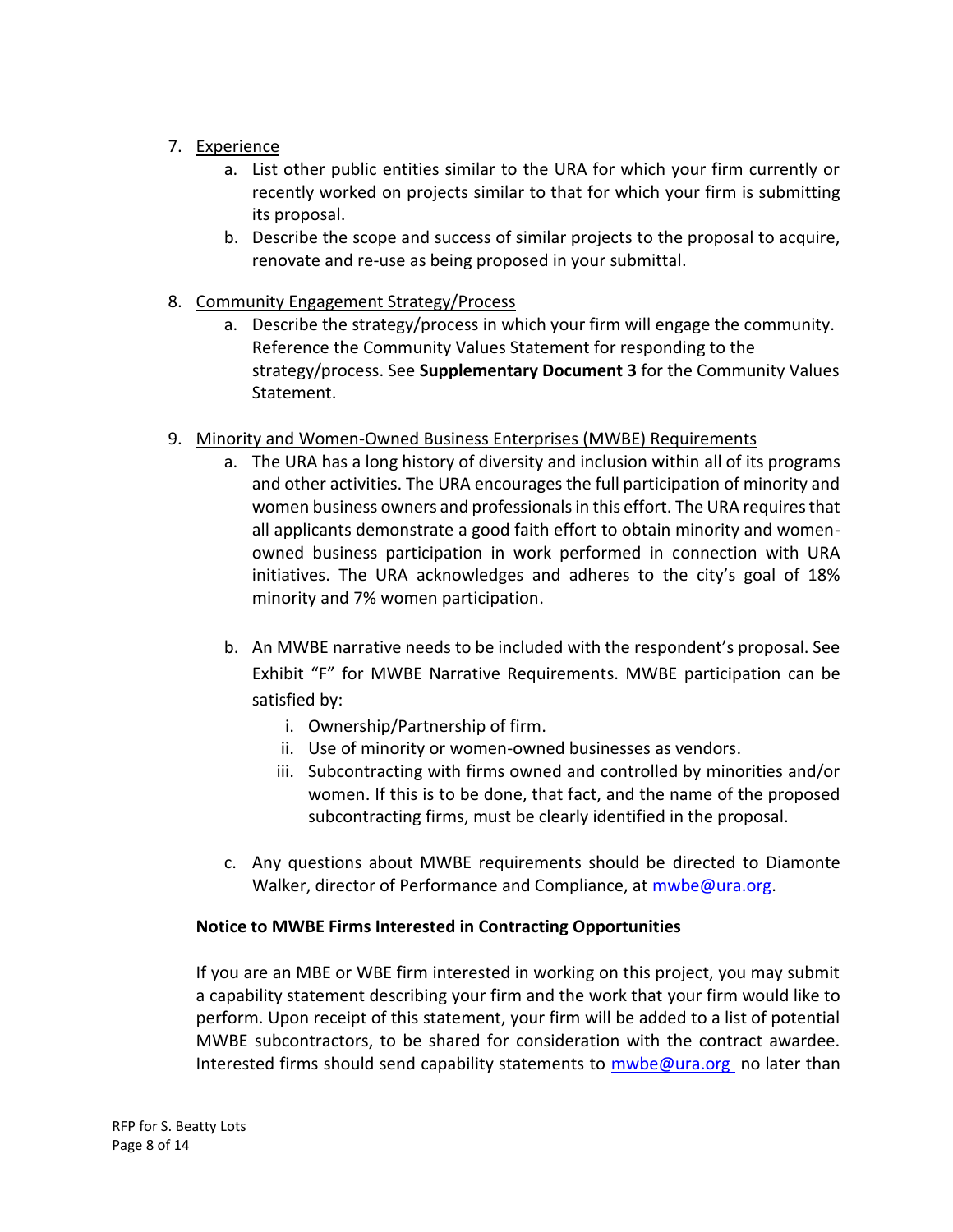Friday, June 28, 2019. Capability statements must be within the scope of work related to this project and clearly identify the limited scope.

Please note: Providing a capability statement does not guarantee that your firm will be contacted or contracted to work on this project.

The URA will not make an official recommendation as to which MWBE firms the project awardee must utilize. All capability statements submitted by qualifying firms, by June 28, 2019, will be shared with the selected Redeveloper to aid in the Redeveloper's good faith effort to meet the 18% MBE and 7% WBE goals for the project. MWBE firms are highly encouraged to attend pre-proposal conferences, site tours, Q & A sessions, and/or community meetings to make direct connections early in the process.

# 10. Minority Workforce Inclusion (MWI) Narrative Requirements

- a. In accordance with City of Pittsburgh Executive Order Number 2018-03, the URA requires that all respondents demonstrate and document a good faith effort to meet or exceed the City's 12% minority workforce inclusion (MWI) goal for all URA projects with total project costs of \$500,000 or greater. As a matter of policy, all proposal packages submitted to the URA must include a MWI narrative detailing how the respondent plans to meet the URA's expressed MWI goal of 12%. If awarded the project, the respondent will be asked to submit a MWI plan evidencing that 12% of the labor hours are fulfilled by minority workers.
- b. MWI participation can be fulfilled by:
	- i. Employment level of minorities and/or women in the firm.
	- ii. Staffing of minorities and/or women on URA matters.
- c. See Exhibit "G" for MWI requirements. Any questions about MWI requirements should be directed to Diamonte Walker, director of Performance and Compliance, at [dwalker@ura.org.](mailto:dwalker@ura.org)

# 11. Pittsburgh p4 Performance Measures

Respondents must submit a p4 narrative for the project. The p4 Performance Measures are a tool that informs alignment of real estate development projects to the City's commitment to sustainable and equitable practices. Appendix E of the "p4 Performance Measures document" describes this evaluation tool and can be found online under the "Resources" heading at [www.p4pittsburgh.org/pages/p4](http://www.p4pittsburgh.org/pages/p4-performance-measures) [performance-measures.](http://www.p4pittsburgh.org/pages/p4-performance-measures)

a. If project costs are expected to exceed \$2,000,000, Respondent must submit a p4 narrative for the project (Exhibit "H").

RFP for S. Beatty Lots Page 9 of 14 12. Other Information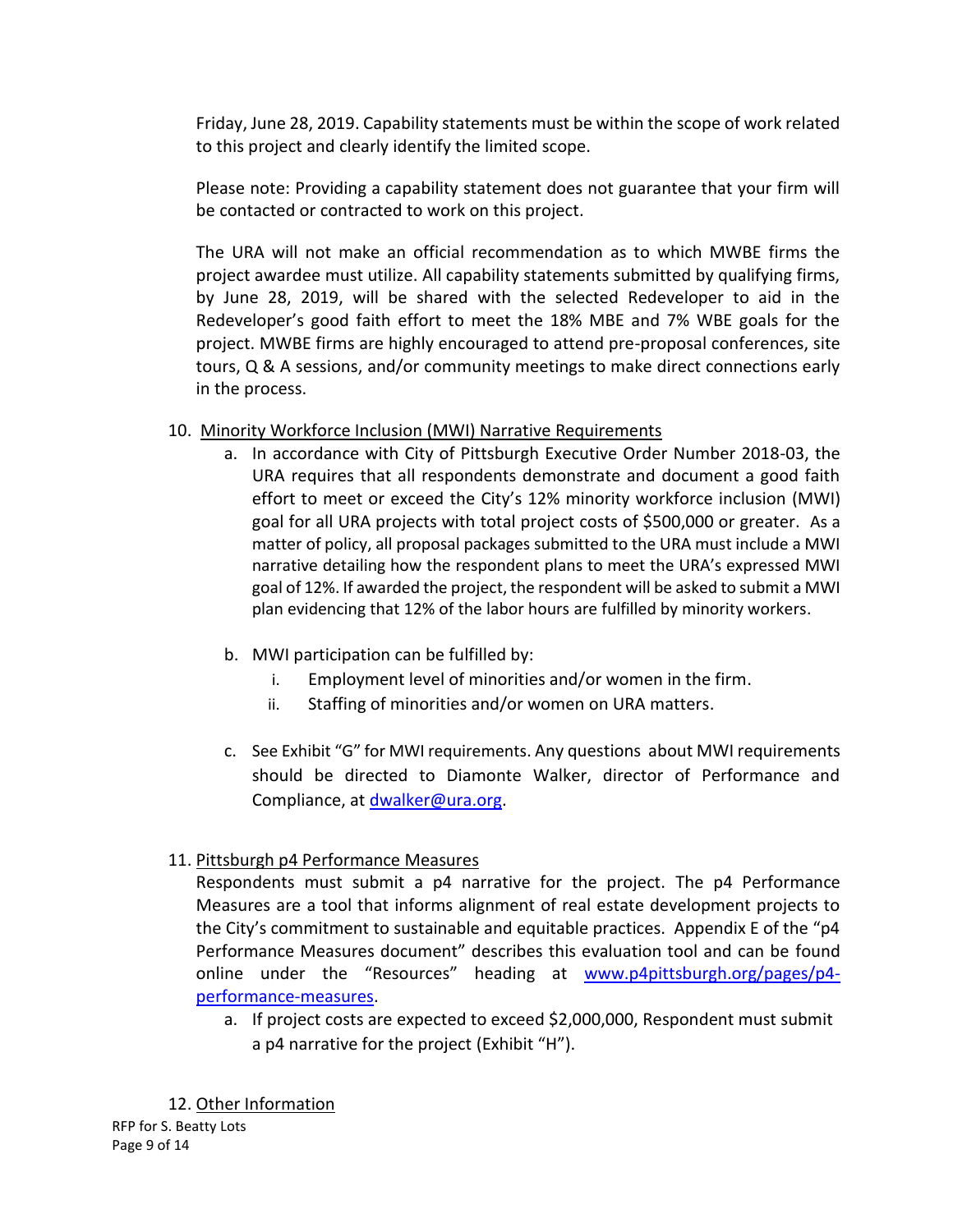a. Please provide any other information you think is pertinent to the URA's consideration of your firm.

# **V. SELECTION CRITIERIA**

Proposal responses will be evaluated by a Review Committee comprised of community representatives, representatives from local elected officials, a representative from the Department of City Planning, and various URA staff. The URA intends to make a recommendation to its Board to enter in Exclusive Negotiations with a Redeveloper.

One or more Redevelopers may be asked to meet with the selection committee in a formal interview process.

A Redeveloper will be selected based on, but not limited to, the following criteria:

- 1. Redeveloper's experience in completing similar projects
- 2. Ability to assemble a team with the appropriate specialties
- 3. Demonstration of ability to attract and secure financing
- 4. Commitment to p4 Performance Measures
- 5. Commitment to MWBE participation
- 6. Commitment to MWI participation
- 7. Experience with community engagement in previous projects and demonstration of commitment to follow the URA's Community Input Process, (Exhibit "I"), for community participation and interaction for the project
- 8. Commitment to giving community residents first consideration for employment opportunities
- 9. Willingness to enter into a Letter of Intent describing development scope and each party's due diligence activities through to closing

A Redeveloper will be recommended to the URA Board based on the overall quality of the proposed project. The URA does not sell land for speculative purposes. Any such proposal to acquire and hold the land with construction to occur when and if it is successfully marketed will be rejected. Furthermore, the URA will reject any Redeveloper who intends to purchase the entire site but develop only a portion of that site. If that is the intention, the Redeveloper should submit a response for a portion of the site.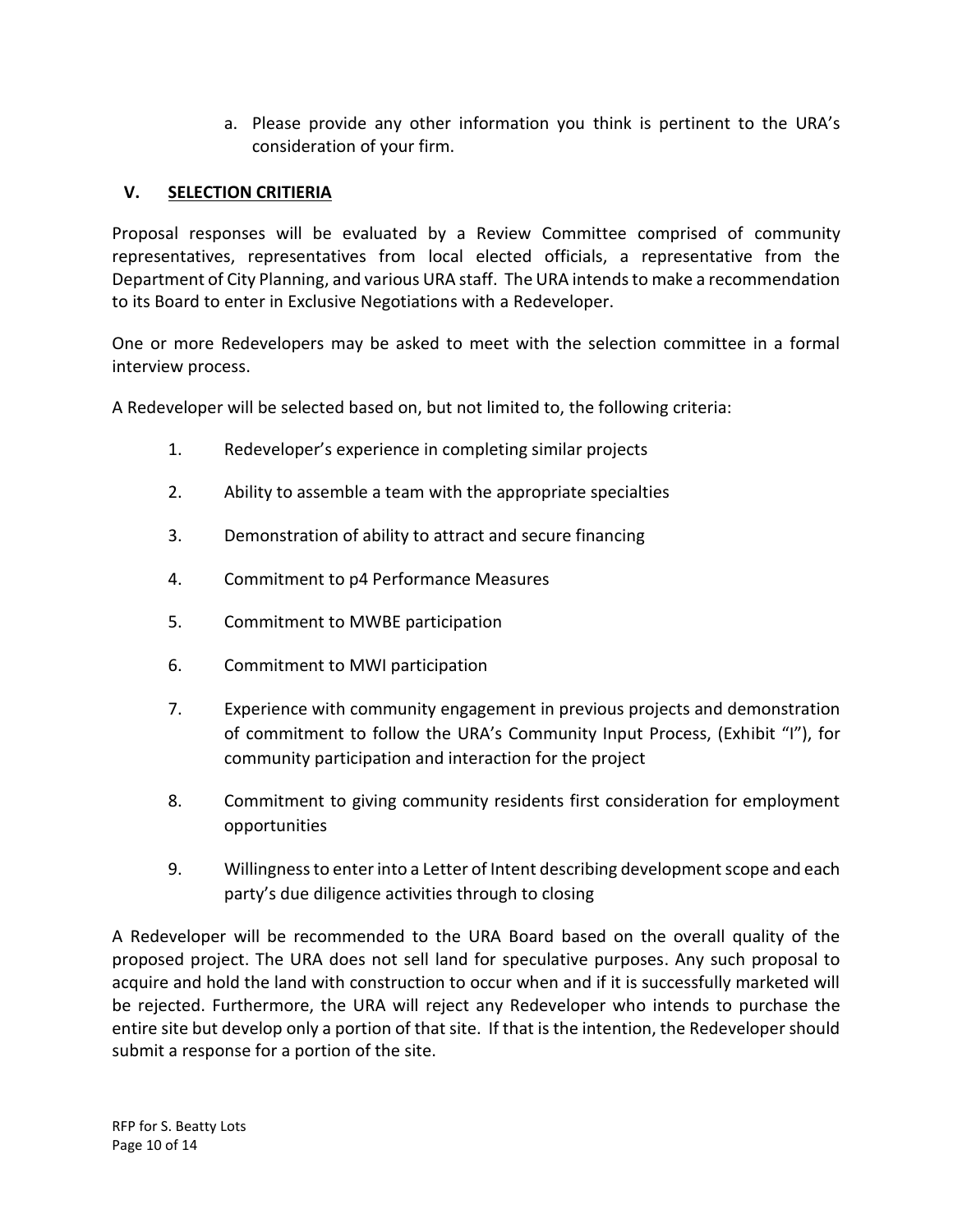The evaluation of the Redeveloper's qualifications, experience and capacity will be based upon information in the proposal submitted by the Redeveloper, interviews, investigation of projects completed by the Redeveloper, assessment of performance in previous undertakings, and other pertinent factors. The URA will follow its Disposition Process (Section 8 below), which includes significant design review and construction oversight.

The URA Board must approve any and all Redevelopers who purchase URA land.

# **VI. DISPOSITION PROCESS**

Should the URA Board select a respondent as a Redeveloper, such Redeveloper will be required to comply with the URA's Disposition Process. As part of this process, the Redeveloper must show that all funds needed for the fully-realized project are available at the time of closing. To give the community a level of comfort that the site will be responsibly redeveloped, the URA will review construction plans against the evidence of financing to determine if the information presented is reasonable and corresponds. The URA will not close on a property until all the terms of the Disposition Process are fulfilled (Exhibit "A").

The Redeveloper must be willing to enter into a written Disposition Contract with the URA. The Disposition Contract is the binding document that details the Redeveloper's plan to design, finance, purchase, and construct the redevelopment project. Taxes, liability insurance, site security and all aspects of owning and redeveloping the property shall be the full responsibility of the Redeveloper at the time of sale, as specified in the Disposition Contract.

The URA Board must approve any and all Redevelopers who purchase URA property. Upon URA Board approval, the Redeveloper's purchase of the property will occur after execution of a Disposition Contract, approval of the final construction documents, approval of MWBE plans, and issuance of a building permit. The closing on the property will occur simultaneously with the closing on the Redeveloper's construction financing.

# **VII. LEGAL INFORMATION**

The URA shall have the right to verify the accuracy of all information submitted and to make such investigation as it deems necessary to determine the ability of a Redeveloper to perform the obligations in the response. The URA in its discretion reserves the right to reject any response for any reason, including when the available evidence or information does not satisfy the URA that the Redeveloper is qualified to carry out properly the obligations of the response; is a person or firm of good reputation or character for strict, complete and faithful performance of business obligations; or if the Redeveloper refuses to cooperate with and assist the URA in the making of such investigation.

1. Inspection of Parcel: Redevelopers shall be given an opportunity to inspect the property. If the Redeveloper is selected and elects to proceed after exercising its due diligence, it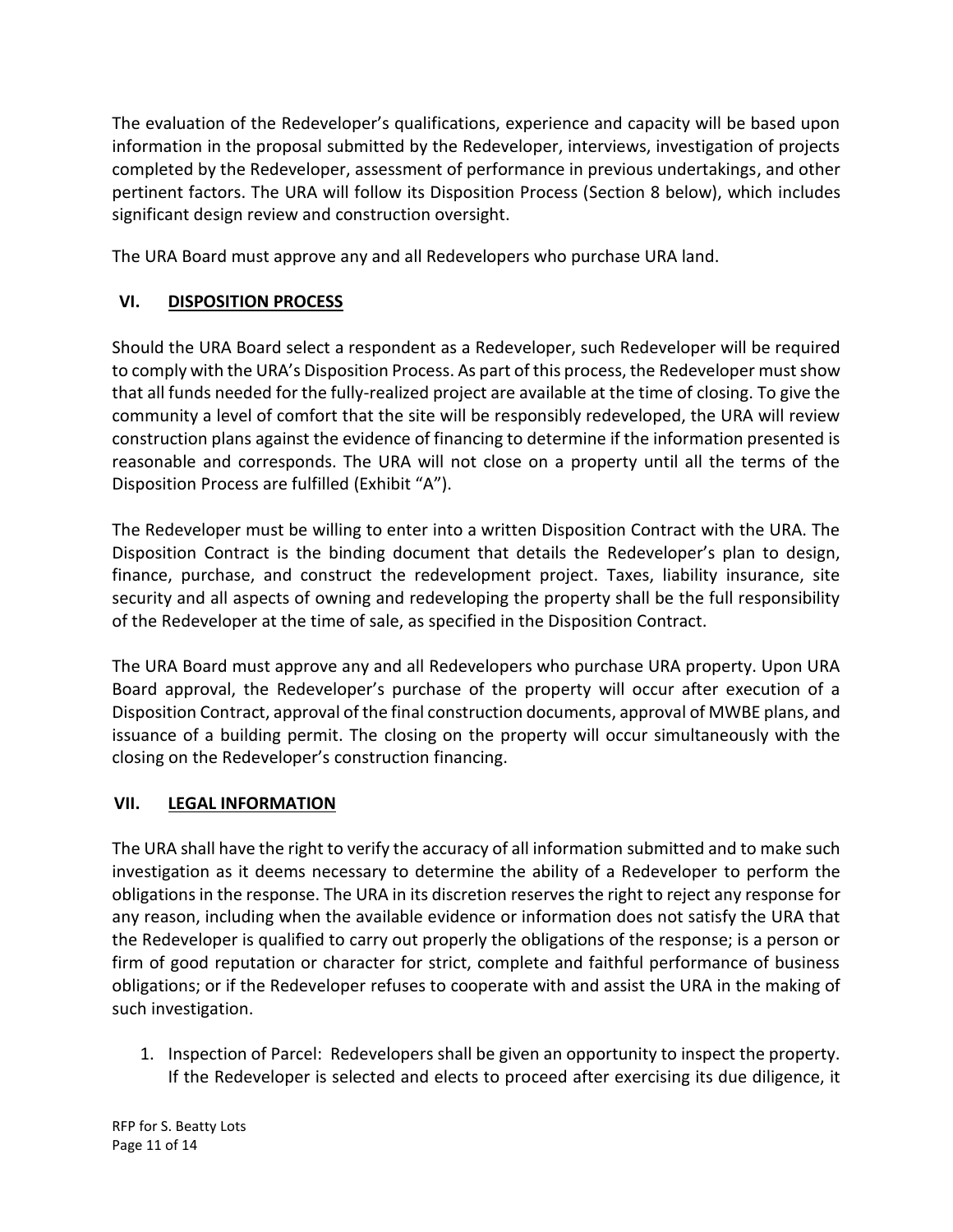shall acquire or take possession of the parcel(s) in "AS-IS" CONDITION, unless otherwise agreed to by the URA in its discretion, in a Disposition Contract.

- 2. Building Permits, Zoning Variances and Financial Viability: The sale of the property in no way guarantees or warrants grading permits, building permits, zoning variances or financial viability. The URA reserves the right to refuse to sell the property until a Redeveloper obtains all necessary permits.
- 3. Disclaimer of Liability: Redevelopers acknowledge by submitting information and proposals to the URA that the URA does not undertake any obligations and shall have no liability with respect to the development program, this RFP and responses thereto, nor with respect to any matters related to any submission by a Redeveloper.
- 4. Minority and Women-Owned Business Enterprises (MWBE) Requirements: The URA requires that all applicants demonstrate a good faith effort to obtain minority and women-owned business participation in work performed in connection with URA initiatives. The URA acknowledges the City's goal of 18% minority and 7% women participation in planning and/or professional service activities. Any questions about MWBE requirements should be directed to Diamonte Walker, director of Performance and Compliance, at [mwbe@ura.org.](mailto:mwbe@ura.org)
- 5. Minority Workforce Inclusion (MWI) Requirements: In accordance with City of Pittsburgh Executive Order Number 2018-03, the URA requires that all respondents demonstrate and document a good faith effort to meet or exceed the City's 12% minority workforce inclusion goal for all URA projects with total project costs of \$500,000 or greater. Any questions about MWI requirements should be directed to Diamonte Walker, director of Performance and Compliance, at [mwbe@ura.org.](mailto:mwbe@ura.org)
- 6. Sustainability Requirements: The selected Redeveloper will be required to demonstrate a good faith effort to incorporate environmentally sustainable features and practices into their development plan. The successful Redeveloper will be required to submit a final p4 Performance Measures evaluation for the project for review by a p4 Review Committee.
- 7. The Redeveloper, for itself and its employees, contractors and primary subcontractors, agrees not to discriminate against or segregate any person or group of persons on any unlawful basis in the construction, sale, transfer, use, occupancy, tenure, or enjoyment of the property or any improvements erected or to be erected thereon, or any part thereof.
- 8. The URA reserves the right to accept an offer or proposal other than the highest offer.
- 9. The URA reserves the right to negotiate with any, all, or none of the Redevelopers and to recommend another Redeveloper in the event the originally selected Redeveloper defaults or fails to execute a Disposition Contract.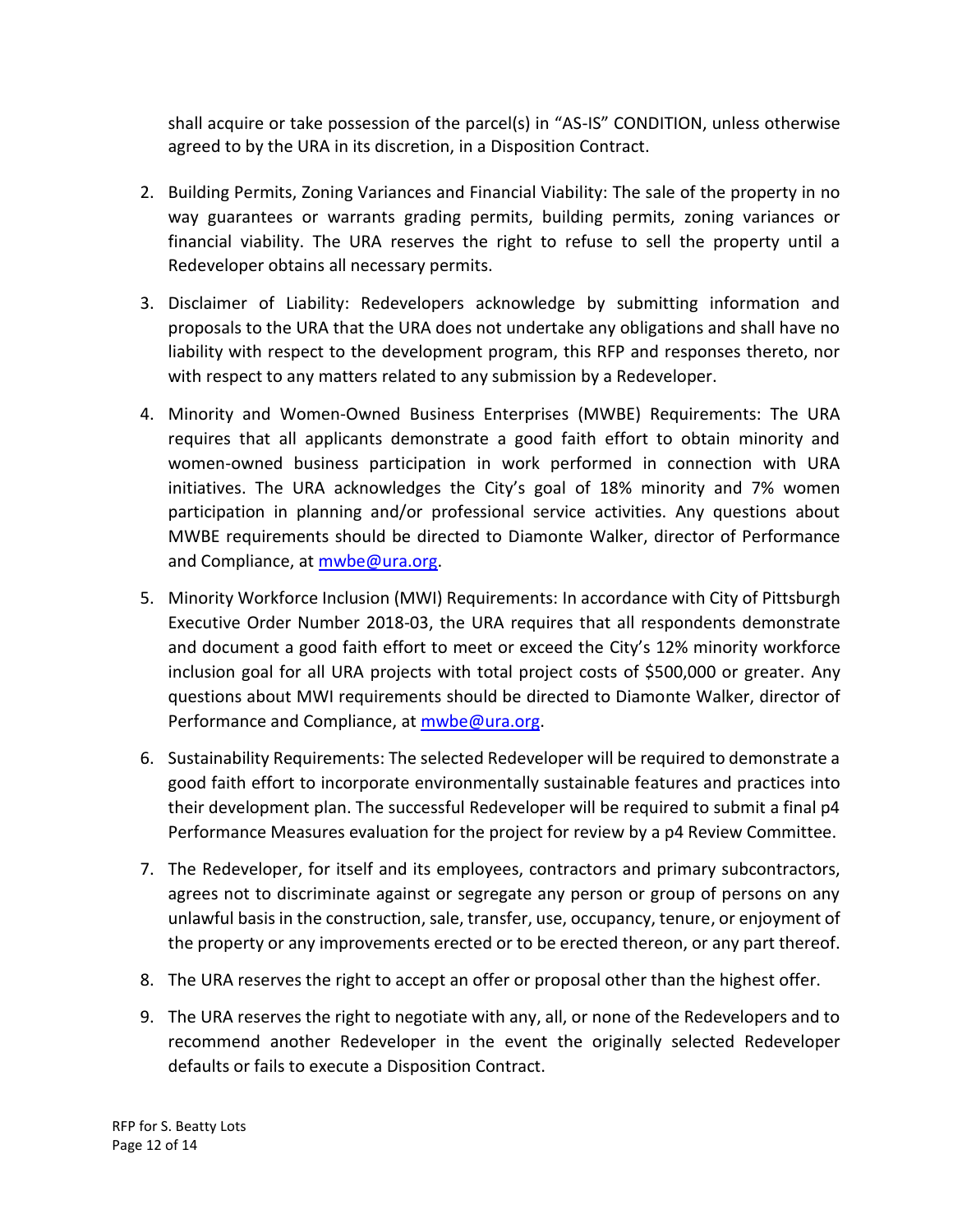- 10. The URA shall be the sole judge as to which, if any, proposals and Redevelopers best meet the selection criteria. Notwithstanding anything in this RFP to the contrary, URA reserves the right to reject any or all proposals received, to waive any submission requirements contained within this RFP and to waive any irregularities in any submitted proposal.
- 11. This RFP is submitted subject to errors, omissions, and/or withdrawal without notice by the URA at any time.
- 12. All proposals, including attachments, supplementary materials, addenda, etc., shall become the property of the URA and will not be returned.
- 13. Addenda will be posted on Public Purchase. All such addenda shall become part of the RFP documents and all Redevelopers shall be bound by such addenda, whether or not received by the Redevelopers.
- 14. Conflicts of Interest: Responsive firms and their team members must have no conflicts of interest with regards to any other work performed by the Redeveloper for the URA, the City or any related entity.
- 15. RFP Compliance: All responsive firms must adhere to the instructions contained in this RFP in preparing the submitted proposal.
- 16. Waiver of Defects: The URA shall be the sole judge as to which Redeveloper(s) best meet the selection criteria. The URA reserves the right to reject any or all proposals submitted. The URA reserves the right to reject any proposal for failure to comply with the requirements of this RFP. The URA further reserves the right, in its sole discretion, to waive any such defect(s) or failure(s). Submission of a response indicates acceptance by the firm of the conditions contained in this RFP.
- 17. Non-discrimination: Each responsive firm agrees not to discriminate, whether in employment, contracting or otherwise, in violation of any federal, state, or local law and/or on the basis of sexual orientation, gender identity and/or gender expression.

# **EXHIBITS**

- A. [Disposition Process Overview](https://www.ura.org/media/W1siZiIsIjIwMTkvMDQvMDQvMzRuaWp4bGhoNl9FeGhpYml0X0FfRGlzcG9zaXRpb25fUHJvY2Vzc19PdmVydmlldy5wZGYiXV0/Exhibit%20A%20Disposition%20Process%20Overview.pdf)
- B. [Affordable Housing Task Force Findings and Recommendations](https://www.ura.org/media/W1siZiIsIjIwMTkvMDQvMDQvbmpzcHg2Z3FyX0V4aGliaXRfQl9BZmZvcmRhYmxlX0hvdXNpbmdfVGFza19Gb3JjZV9GaW5kaW5nc19hbmRfUmVjb21tZW5kYXRpb25zLnBkZiJdXQ/Exhibit%20B%20Affordable%20Housing%20Task%20Force%20Findings%20and%20Recommendations.pdf)
- C. [Instructions for Registering for Public Purchase](https://www.ura.org/media/W1siZiIsIjIwMTkvMDQvMDQvMjFrOXU1b3dnNl9FeGhpYml0X0NfSW5zdHJ1Y3Rpb25zX2Zvcl9SZWdpc3RlcmluZ19vbl9QdWJsaWNfUHVyY2hhc2UucGRmIl1d/Exhibit%20C%20Instructions%20for%20Registering%20on%20Public%20Purchase.pdf)
- D. [RFP Summary Sheet](https://www.ura.org/media/W1siZiIsIjIwMTkvMDQvMDQvNG85M3RkOHhxYV9FeGhpYml0X0RfUkZQX1N1bW1hcnlfU2hlZXQucGRmIl1d/Exhibit%20D%20RFP%20Summary%20Sheet.pdf)
- E. [Project Sources and Uses of Funds Template](https://www.ura.org/media/W1siZiIsIjIwMTkvMDQvMDQvOHl6OG1xdHJ2eV9FeGhpYml0X0VfU291cmNlc19hbmRfVXNlc19vZl9GdW5kc19UZW1wbGF0ZS54bHN4Il1d/Exhibit%20E%20Sources%20and%20Uses%20of%20Funds%20Template.xlsx)
- F. [MWBE Narrative Requirements](https://www.ura.org/media/W1siZiIsIjIwMTkvMDQvMDQvNzVtbWo3bTg5Ml9FeGhpYml0X0ZfTVdCRV9OYXJyYXRpdmVfUmVxdWlyZW1lbnRzLnBkZiJdXQ/Exhibit%20F%20MWBE%20Narrative%20Requirements.pdf)
- G. [MWI Narrative Requirements](https://www.ura.org/media/W1siZiIsIjIwMTkvMDQvMDQvMnEwZ2I1Zno4NF9FeGhpYml0X0dfTVdJX05hcnJhdGl2ZS5wZGYiXV0/Exhibit%20G%20MWI%20Narrative.pdf)
- H. [p4 Performance Measures Narrative](https://www.ura.org/media/W1siZiIsIjIwMTkvMDQvMDQvMjNkazY4ZzN4dF9FeGhpYml0X0hfcDRfTmFycmF0aXZlX1JlcXVpcmVtZW50c19OYXJyYXRpdmUucGRmIl1d/Exhibit%20H%20p4%20Narrative%20Requirements%20Narrative.pdf)
- I. [Expression of Community Input](https://www.ura.org/media/W1siZiIsIjIwMTkvMDQvMDQvM2dlamF2YTIwdl9FeGhpYml0X0lfRXhwcmVzc2lvbl9vZl9Db21tdW5pdHlfSW5wdXQucGRmIl1d/Exhibit%20I%20Expression%20of%20Community%20Input.pdf)